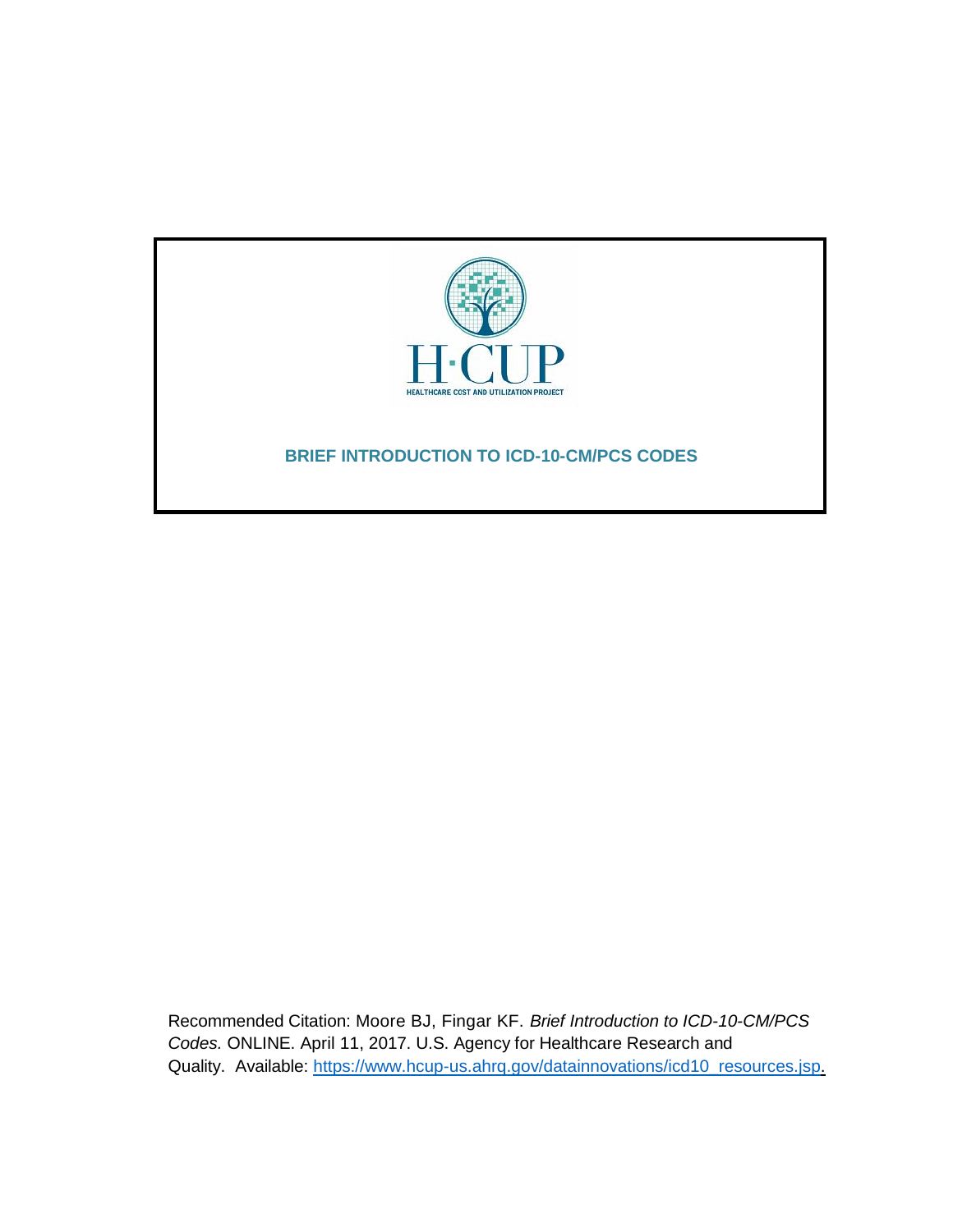# **TABLE OF CONTENTS**

| Example of One ICD-9-CM Code Mapping to Many Potential ICD-10-CM Codes 3                |
|-----------------------------------------------------------------------------------------|
|                                                                                         |
| Example of Multiple ICD-10-CM Diagnosis Codes Required to Translate a Single ICD-9-CM   |
|                                                                                         |
|                                                                                         |
| Example of One ICD-9-PCS Code Mapping to Many Potential ICD-10-CM Codes  9              |
| Examples of Situations in Which a Single ICD-10-PCS Code Describes a Procedure That     |
| Example of ICD-10-PCS Codes Without Diagnostic Information That Was Contained in ICD-9- |
| Example of the Difference in ICD-10-PCS Body Part Chapter Assignment10                  |

# **TABLE OF EXHIBITS**

| Table 2. Coding of Phlebitis and Thrombophlebitis of the Iliac Vein in the ICD-9-CM and ICD-10- |  |
|-------------------------------------------------------------------------------------------------|--|
| . 4                                                                                             |  |
| Table 3. Coding of Severe Sepsis and Septic Shock in the ICD-9-CM and ICD-10-CM Coding          |  |
|                                                                                                 |  |
| Table 4. More Diagnosis Codes Required in ICD-10-CM—Intracranial Injuries and Skull             |  |
|                                                                                                 |  |
|                                                                                                 |  |
|                                                                                                 |  |
| Table 6. Coding of Angioplasty in the ICD-9-CM and ICD-10-CM Coding Systems 9                   |  |
| Table 7. Coding of Percutaneous Transluminal Coronary Angioplasty in the ICD-9-CM and ICD-      |  |
|                                                                                                 |  |
| Table 8. Population of CCS Categories Related to the Creation; Revision and Removal of          |  |
|                                                                                                 |  |
|                                                                                                 |  |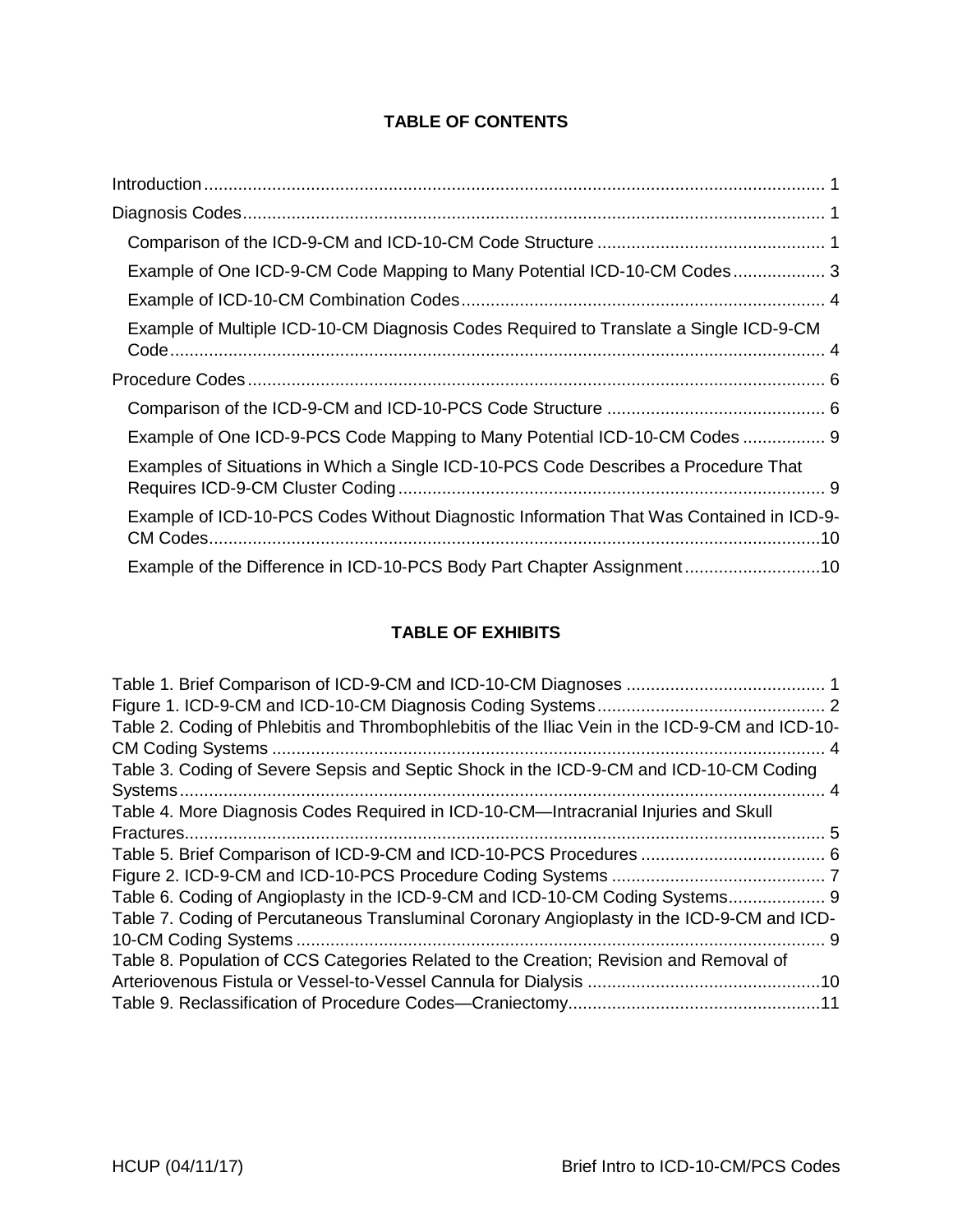### <span id="page-2-0"></span>**INTRODUCTION**

This document provides an overview of key differences between ICD-9-CM and ICD-10- CM/PCS.<sup>1</sup> It summarizes the differences in the coding structure of ICD-10-CM/PCS codes and presents examples to demonstrate the level of attention that researchers will need to apply when working with data involving both ICD-9-CM and ICD-10-CM/PCS codes. A more detailed comparison of the ICD-9-CM and ICD-10-CM-PCS coding systems is available in the Healthcare Cost and Utilization Project (HCUP) Methods Series Report #2016-02, [Impact of](https://www.hcup-us.ahrq.gov/reports/methods/2016-02.pdf)  ICD 10-CM/PCS on Research [Using Administrative Databases.](https://www.hcup-us.ahrq.gov/reports/methods/2016-02.pdf)

In October 2015, the United States transitioned to a modified version of the World Health Organization International Classification of Diseases, Tenth Revision (ICD-10-CM/PCS), replacing the ICD-9-CM diagnosis and procedure coding system with the ICD-10-CM diagnosis coding system for most inpatient and outpatient medical encounters and the ICD-10-PCS procedure coding system for inpatient hospital procedures.

### <span id="page-2-1"></span>**DIAGNOSIS CODES**

### <span id="page-2-2"></span>**Comparison of the ICD-9-CM and ICD-10-CM Code Structure**

Table 1 and Figure 1 compare the two diagnosis coding systems with respect to organization and structure, code composition, and level of detail of diagnosis codes. They are followed by examples illustrating some of these differences.

| ICD-9-CM                                            | $ICD-10-CMa$                                                                                                                                                                                                                                                                                                                                                                                                   |  |
|-----------------------------------------------------|----------------------------------------------------------------------------------------------------------------------------------------------------------------------------------------------------------------------------------------------------------------------------------------------------------------------------------------------------------------------------------------------------------------|--|
| 14,025 codes                                        | 68,069 codes                                                                                                                                                                                                                                                                                                                                                                                                   |  |
| 17 chapters in ICD-9-CM Code<br>Book                | 21 chapters in ICD-10-CM Code Book<br>New separate chapters for:<br>Diseases of Eye and Adnexa<br>Diseases of Ear and Mastoid Process<br>Incorporated into main chapters:<br>• External Cases of Morbidity<br>Factors Influencing Health Status and Contact<br>$\bullet$<br>with Health Services<br>In addition, certain diseases have been reclassified to<br>new chapters based on current medical knowledge |  |
| 3-5 characters                                      | 3-7 characters                                                                                                                                                                                                                                                                                                                                                                                                 |  |
| First character is numeric or<br>alpha $(V$ or $E)$ | First character is alpha (every letter, except U)                                                                                                                                                                                                                                                                                                                                                              |  |
| Characters 2–5 are numeric                          | Character 2 is numeric                                                                                                                                                                                                                                                                                                                                                                                         |  |
|                                                     | Characters 3–7 can be alpha or numeric                                                                                                                                                                                                                                                                                                                                                                         |  |

#### <span id="page-2-3"></span>**Table 1. Brief Comparison of ICD-9-CM and ICD-10-CM Diagnoses, October 1, 2015**

 $\overline{a}$ 

<sup>&</sup>lt;sup>1</sup> ICD-9-CM: International Classification of Diseases, Ninth Revision, Clinical Modification; ICD-10-CM/PCS: International Classification of Diseases, Tenth Revision, Clinical Modification/Procedure Coding System.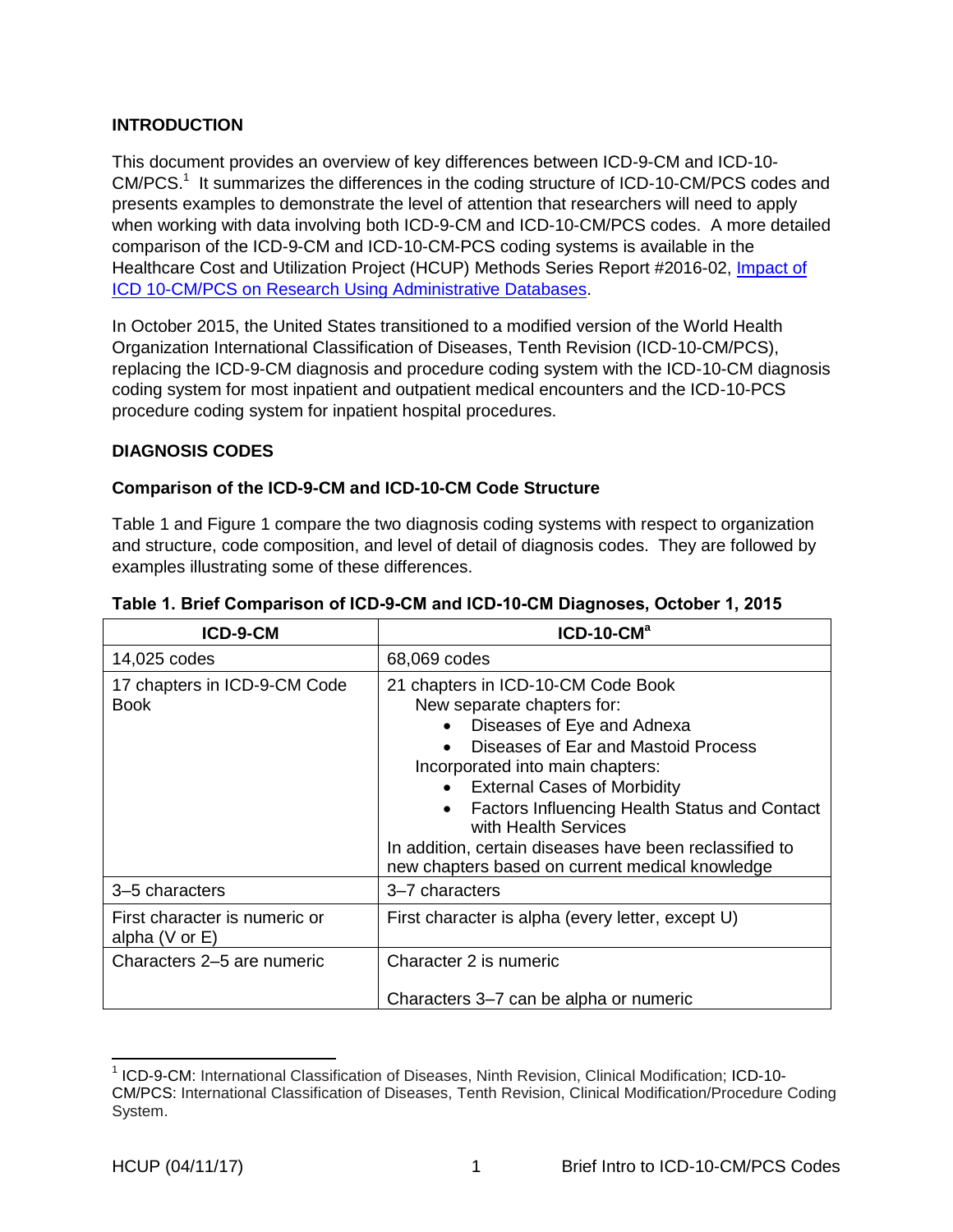| ICD-9-CM                                                                    | $ICD-10-CMa$                                                                                                                                       |
|-----------------------------------------------------------------------------|----------------------------------------------------------------------------------------------------------------------------------------------------|
| Decimal after 3 characters<br>(except E codes)                              | Decimal after 3 characters                                                                                                                         |
| No placeholder character                                                    | The placeholder "X" may be used when a code contains<br>fewer than six characters and a seventh character<br>applies                               |
| Limited use of combination codes                                            | Include combination codes for conditions and common<br>symptoms or manifestations; include combination codes<br>for poisonings and external causes |
| Postoperative complications<br>listed under Injury and Poisoning<br>chapter | Postoperative complications moved to procedure-specific<br>body system chapters                                                                    |
| Lack of information on laterality                                           | Designate the left or the right side of the body when<br>describing the location of conditions and injuries                                        |
| No encounter information                                                    | Character 7 identifies whether the encounter was the<br>initial, subsequent, or sequela-related                                                    |
| Lack of information on timing                                               | Inclusion of trimesters in obstetric codes and information<br>on time frame specified in other certain codes                                       |
| Injuries grouped by type                                                    | Injuries grouped by site of the body and then by type                                                                                              |

Abbreviations: ICD-9-CM, International Classification of Diseases, Ninth Revision, Clinical Modification; ICD-10-CM, International Classification of Diseases, Tenth Revision, Clinical Modification.

<sup>a</sup> Information about ICD-10-CM diagnosis codes was obtained from the American Health Information Management Association (Anne B. Casto, Consulting Editor). *ICD-10-CM Code Book, 2016*; Chicago, IL: 2016.

### <span id="page-3-0"></span>**Figure 1. ICD-9-CM and ICD-10-CM Diagnosis Coding Systems**



Abbreviations: ICD-9-CM, International Classification of Diseases, Ninth Revision, Clinical Modification; ICD-10-CM, International Classification of Diseases, Tenth Revision, Clinical Modification.

Source: Gibson T, Casto A, Young J, et al. Impact of ICD-10-CM/PCS on Research Using Administrative Databases. HCUP Methods Series Report #2016-02. Rockville, MD: Agency for Healthcare Research and Quality; 2016. <http://www.hcup-us.ahrq.gov/reports/methods/methods.jsp>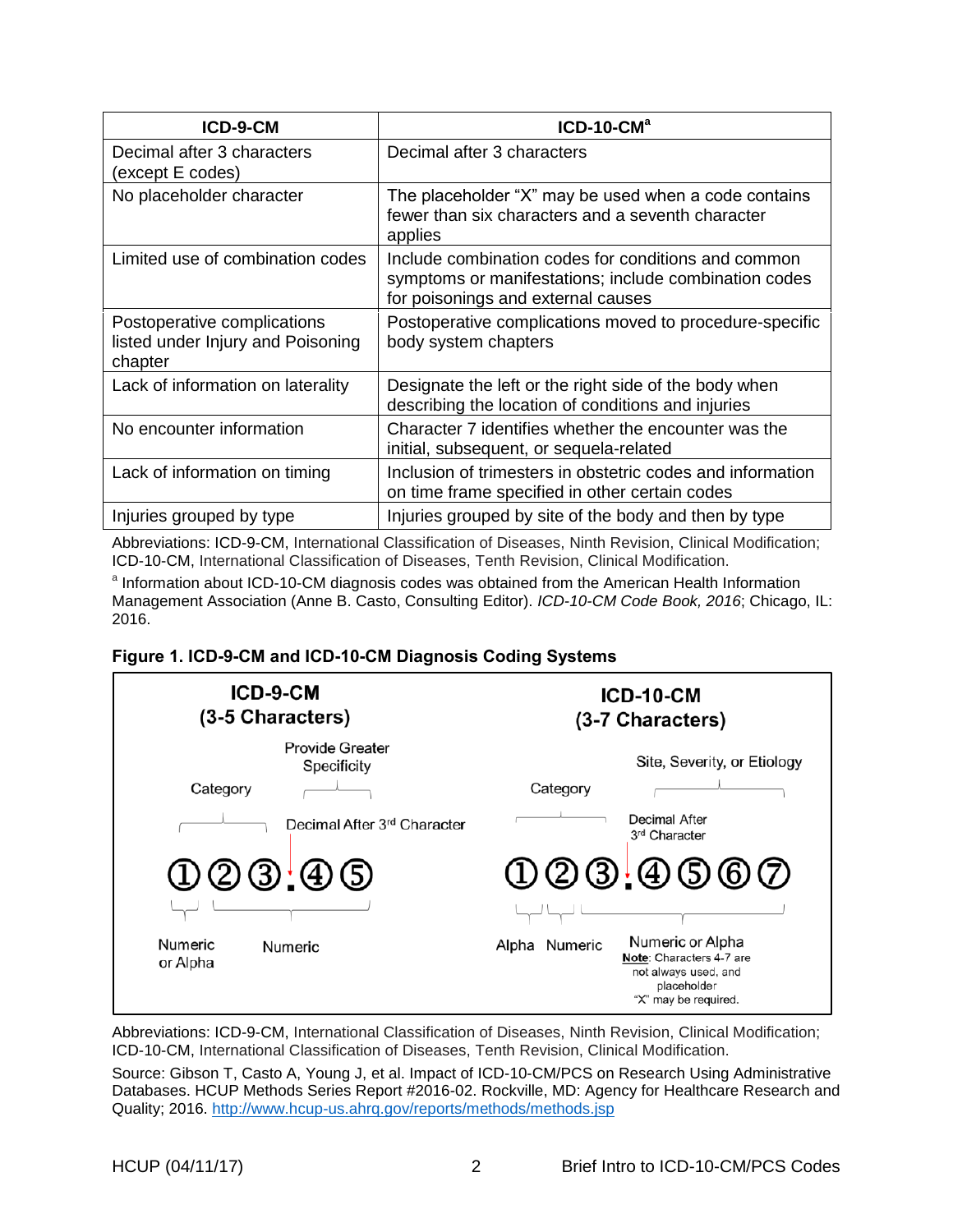<span id="page-4-0"></span>The first three characters of the ICD-10-CM diagnosis code define the following categories:<sup>2</sup>

- A00-B99: Certain infectious and parasitic diseases
- C00-D49: Neoplasms
- D50-D89: Diseases of the blood and blood-forming organs and certain disorders involving the immune mechanism
- E00-E89: Endocrine, nutritional, and metabolic diseases
- F01-F99: Mental, behavioral and neurodevelopmental disorders
- G00-G99: Diseases of the nervous system
- H00-H59: Diseases of the eye and adnexa
- H60-H95: Diseases of the ear and mastoid process
- I00-I99: Diseases of the circulatory system
- J00-J99: Diseases of the respiratory system
- K00-K95: Diseases of the digestive system
- L00-L99: Diseases of the skin and subcutaneous tissue
- M00-M99: Diseases of the musculoskeletal system and connective tissue
- N00-N99: Diseases of the genitourinary system
- O00-O9A: Pregnancy, childbirth, and the puerperium
- P00-P96: Certain conditions originating in the perinatal period
- Q00-Q99: Congenital malformations, deformations, and chromosomal abnormalities
- R00-R99: Symptoms, signs and abnormal clinical and laboratory findings, not elsewhere classified
- S00-T88: Injury, poisoning and certain other consequences of external causes
- V00-Y99: External causes of morbidity
- Z00-Z99: Factors influencing health status and contact with health services.

The meaning of characters 4–7 of the ICD-10-CM diagnosis code depend on the category. The character "X" is used as a placeholder.

 $\overline{a}$ 

 $2$  Information about ICD-10-CM diagnosis codes categories was obtained from the American Health Information Management Association (Anne B. Casto, Consulting Editor). *ICD-10-CM Code Book, 2016*; Chicago, IL: 2016.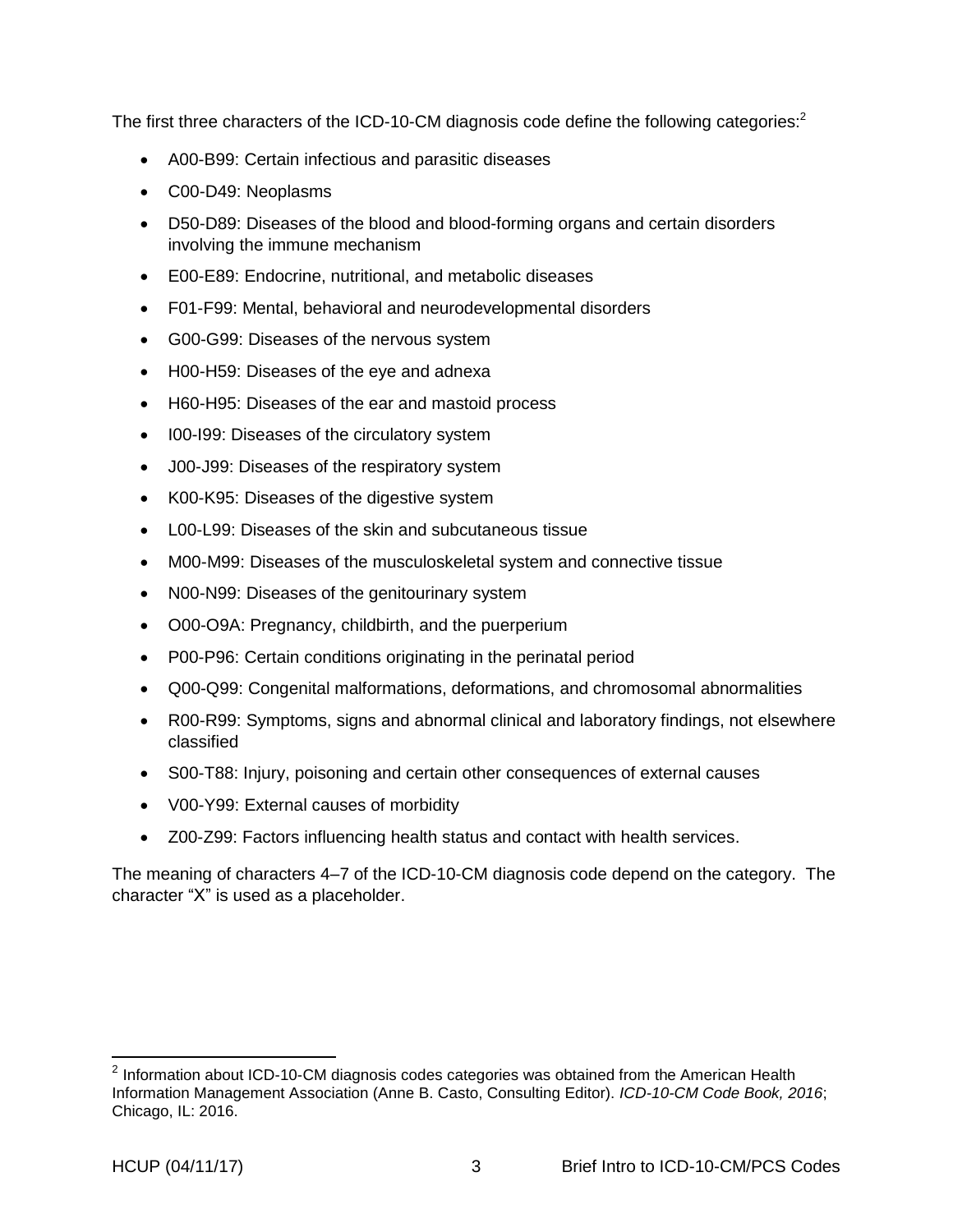# **Example of One ICD-9-CM Code Mapping to Many Potential ICD-10-CM Codes**

In some cases, there is one diagnosis code in ICD-9-CM that is very similar to one diagnosis code in ICD-10-CM. In other cases, there may be multiple ICD-10-CM codes with detailed specificity in the ICD-10-CM system compared with one diagnosis code in the ICD-9-CM system, as shown in Table 2. Phlebitis and thrombophlebitis of the iliac vein is an example illustrating that ICD-10-CM codes are more specific than ICD-9-CM codes, in this case with respect to laterality. In such cases, multiple ICD-10-CM codes map to one ICD-9-CM code.

<span id="page-5-2"></span>**Table 2. Coding of Phlebitis and Thrombophlebitis of the Iliac Vein in the ICD-9-CM and ICD-10-CM Coding Systems**

| ICD-9-CM<br>Code                                                 | <b>Description</b> | <b>ICD-10-CM</b><br>Code                                | <b>Description</b>                                        |
|------------------------------------------------------------------|--------------------|---------------------------------------------------------|-----------------------------------------------------------|
| 451.81<br>Phlebitis and<br>thrombophlebitis<br>of the iliac vein |                    | 180.211                                                 | Phlebitis and thrombophlebitis, right iliac vein          |
|                                                                  | 180.212            | Phlebitis and thrombophlebitis, left iliac vein         |                                                           |
|                                                                  | 180.213            | Phlebitis and thrombophlebitis bilateral iliac<br>veins |                                                           |
|                                                                  |                    | 180.219                                                 | Phlebitis and thrombophlebitis unspecified iliac<br>veins |

Abbreviations: ICD-9-CM, International Classification of Diseases, Ninth Revision, Clinical Modification; ICD-10-CM, International Classification of Diseases, Tenth Revision, Clinical Modification.

### <span id="page-5-0"></span>**Example of ICD-10-CM Combination Codes**

In other instances, because of combination codes, one ICD-10-CM code may map to multiple ICD-9-CM codes, such as for severe sepsis and septic shock as shown in Table 3.

### <span id="page-5-3"></span>**Table 3. Coding of Severe Sepsis and Septic Shock in the ICD-9-CM and ICD-10-CM Coding Systems**

| <b>ICD-9-CM Code</b> | <b>Description</b>     | ICD-10-CM Code | <b>Description</b>              |
|----------------------|------------------------|----------------|---------------------------------|
| 995.92               | Severe sepsis   R65.21 |                | Severe sepsis with septic shock |
| 785.52               | Septic shock           |                |                                 |

Abbreviations: ICD-9-CM, International Classification of Diseases, Ninth Revision, Clinical Modification; ICD-10-CM, International Classification of Diseases, Tenth Revision, Clinical Modification.

### <span id="page-5-1"></span>**Example of Multiple ICD-10-CM Diagnosis Codes Required to Translate a Single ICD-9- CM Code**

In some instances, more ICD-10-CM codes are required for reporting conditions and complications, as shown in Table 4. Reporting skull fractures with hemorrhage and loss of consciousness requires two codes in ICD-10-CM, whereas only one code was required in ICD-9-CM. Therefore, conditional logic is required to find patients with fracture with loss of consciousness using ICD-10-CM data. However, it is important to note that ICD-10-CM provides separate codes for a traumatic subdural hemorrhage (subcategory S06.5) versus a traumatic subarachnoid hemorrhage (subcategory S06.6). This increased level of detail that specifies the type of hemorrhage could enhance outcome studies involving patients with skull fractures.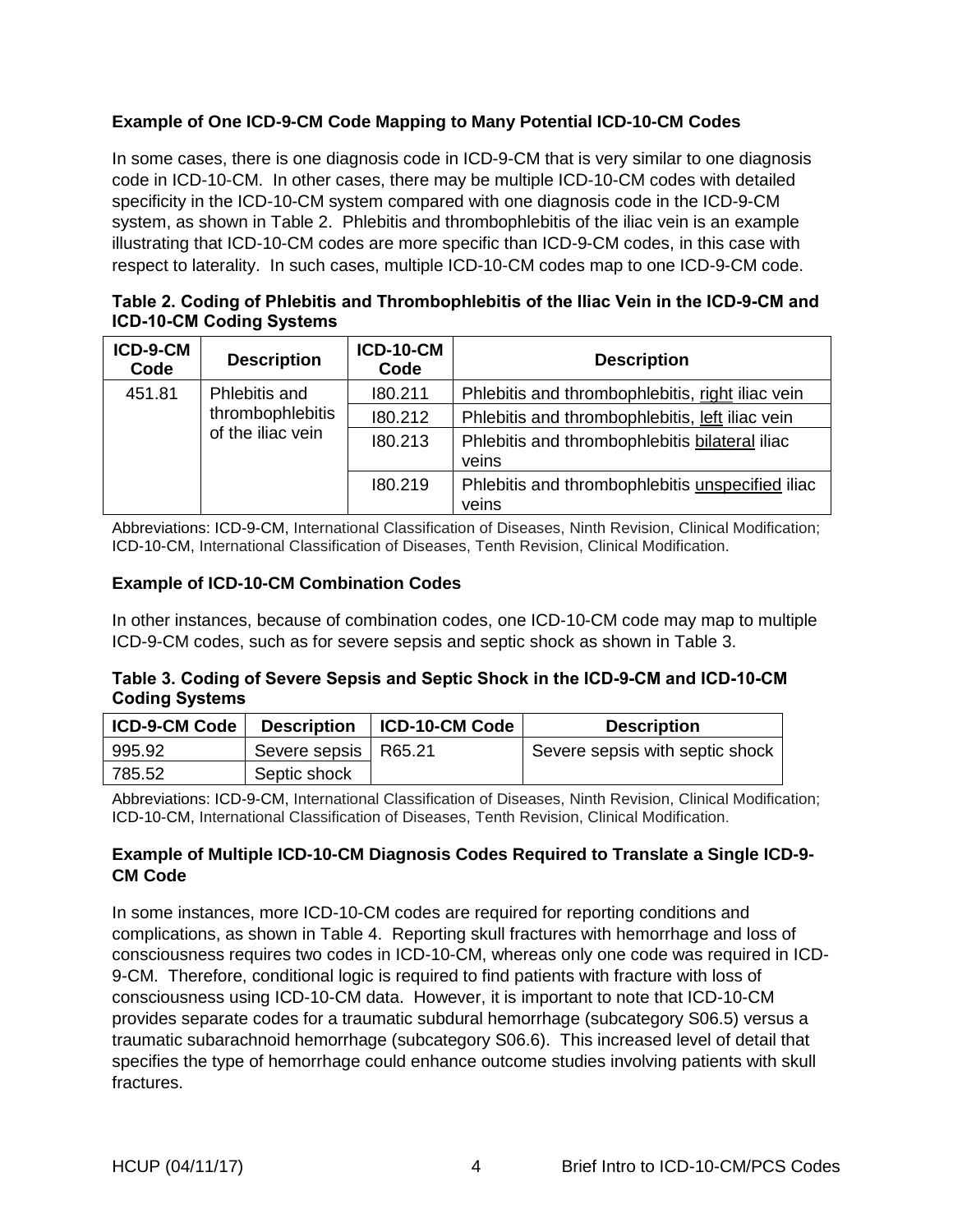### <span id="page-6-1"></span>**Table 4. More Diagnosis Codes Required in ICD-10-CM—Intracranial Injuries and Skull Fractures**

| ICD-9-CM<br>Code                                                                                                                              | <b>Description</b> | <b>ICD-10-CM</b><br>Code                                                                 | <b>Description</b>                                                                       |
|-----------------------------------------------------------------------------------------------------------------------------------------------|--------------------|------------------------------------------------------------------------------------------|------------------------------------------------------------------------------------------|
| 801.21<br>Fracture of base of skull<br>closed, with subarachnoid,<br>subdural, and extradural<br>hemorrhage, with no loss of<br>consciousness | S02.19XA           | Other fracture of base of skull,<br>initial encounter for closed<br>fracture, AND        |                                                                                          |
|                                                                                                                                               | S06.5X0A           | Traumatic subdural hemorrhage<br>without loss of consciousness,<br>initial encounter, OR |                                                                                          |
|                                                                                                                                               |                    | S06.6X0A                                                                                 | Traumatic subarachnoid<br>hemorrhage without loss of<br>consciousness, initial encounter |

<span id="page-6-0"></span>Abbreviations: ICD-9-CM, International Classification of Diseases, Ninth Revision, Clinical Modification; ICD-10-CM, International Classification of Diseases, Tenth Revision, Clinical Modification.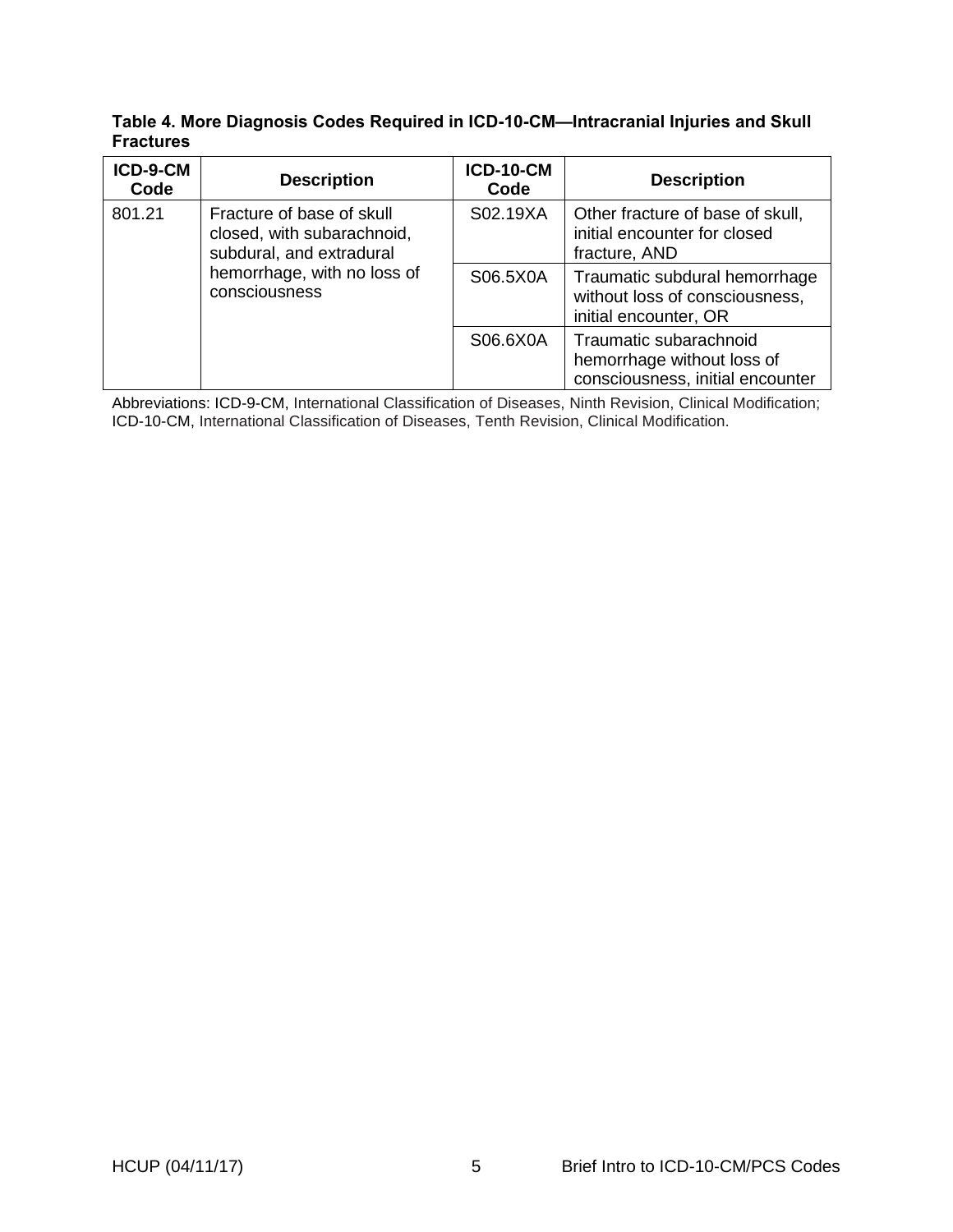### **PROCEDURE CODES**

### <span id="page-7-0"></span>**Comparison of the ICD-9-CM and ICD-10-PCS Code Structure**

Table 5 and Figure 2 compare the two procedure coding systems with respect to organization and structure, code composition, and level of detail of procedure codes. They are followed by examples illustrating some of these differences.

| ICD-9-CM                                                                                                              | ICD-10-PCS <sup>a</sup>                                                                                                   |
|-----------------------------------------------------------------------------------------------------------------------|---------------------------------------------------------------------------------------------------------------------------|
| 3,824 codes                                                                                                           | 72,589 codes                                                                                                              |
| Chapters organized by body system                                                                                     | Multiaxial structure to chapters                                                                                          |
| 3–4 characters                                                                                                        | 7 characters must be used                                                                                                 |
| All characters are numeric                                                                                            | Each character can be alpha (A–H, J–N, P–Z)<br>or numeric $(0-9)$                                                         |
| Decimals after 2 characters                                                                                           | No decimal                                                                                                                |
| No placeholder character                                                                                              | The placeholder "Z" is used when a code<br>contains fewer than 6 characters                                               |
| Include combination codes in which<br>procedures typically performed together are<br>combined into one procedure code | Do not include combination codes; may require<br>multiple codes to capture what a surgeon<br>considers a single procedure |
| Lack information on laterality                                                                                        | Designate the left or the right side of the body<br>when describing the location of procedures                            |
| Lacks descriptions of methodology and<br>approach                                                                     | Provides detailed descriptions of methodology<br>and approach                                                             |
| Generic terms for body parts                                                                                          | Specific terms for body parts                                                                                             |
| Generic terms for device used                                                                                         | Specific terms for device used                                                                                            |
| May contain diagnostic information (i.e.,<br>diagnoses and procedures may be linked)                                  | Do not contain diagnostic information (i.e.,<br>diagnoses and procedures are not linked)                                  |
| Contains code options for "not otherwise<br>specified" and "not elsewhere classified"                                 | No explicit "not otherwise specified" codes and<br>limited use of "not elsewhere classified"                              |
| Limited space for adding new codes                                                                                    | Flexible for adding new codes                                                                                             |

<span id="page-7-1"></span>

| Table 5. Brief Comparison of ICD-9-CM and ICD-10-PCS Procedures, October 1, 2015 |  |  |
|----------------------------------------------------------------------------------|--|--|
|                                                                                  |  |  |

Abbreviations: ICD-9-CM, International Classification of Diseases, Ninth Revision, Clinical Modification; ICD-10-PCS, International Classification of Diseases, Tenth Revision, Procedure Coding System.

<sup>a</sup> Information about ICD-10-PCS procedure codes was obtained from the American Health Information Management Association (Anne B. Casto, Consulting Editor). *ICD-10-PCS Code Book, 2016*; Chicago, IL: 2016.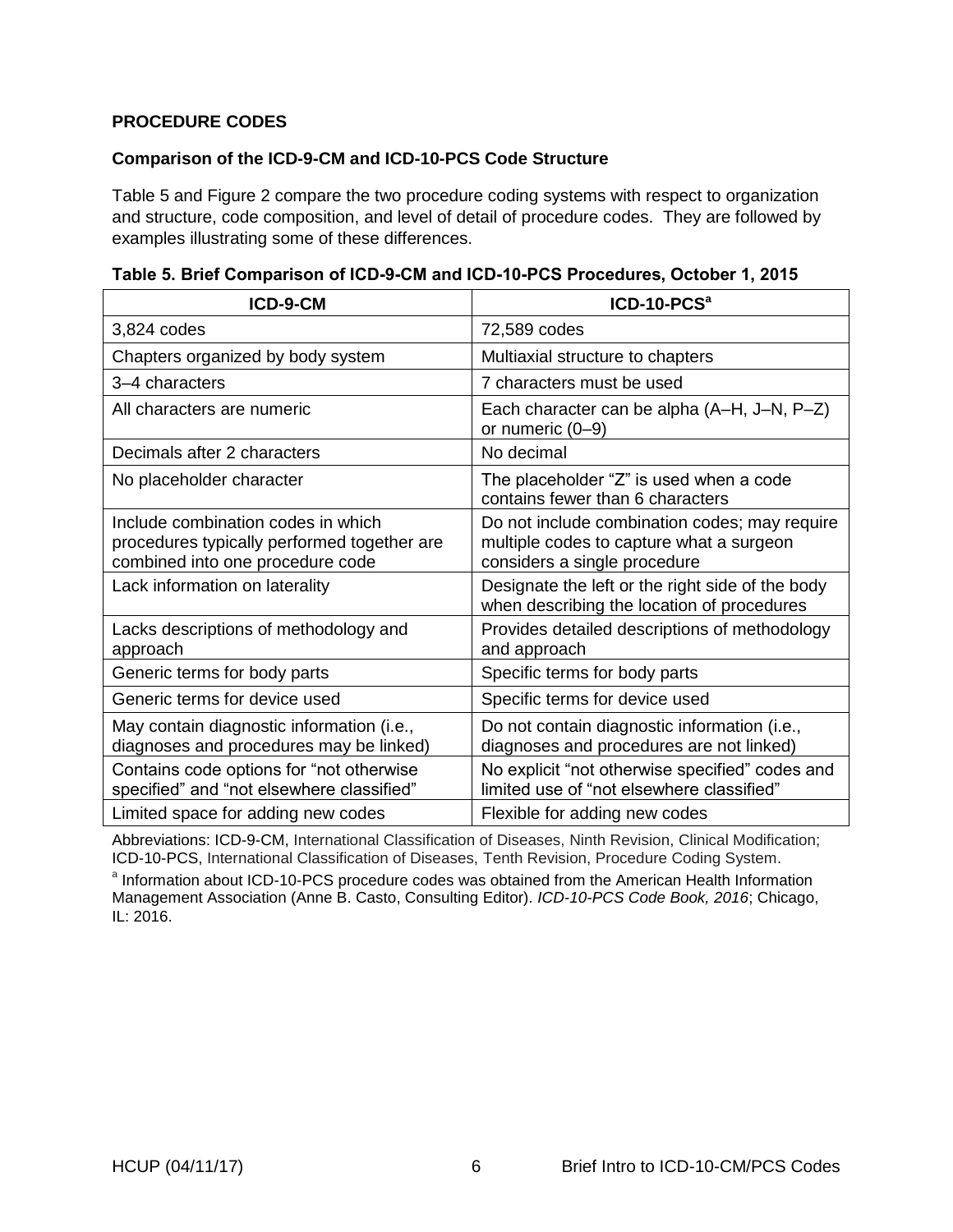<span id="page-8-0"></span>**Figure 2. ICD-9-CM and ICD-10-PCS Procedure Coding Systems**



Abbreviations: ICD-9-CM, International Classification of Diseases, Ninth Revision, Clinical Modification; ICD-10-PCS, International Classification of Diseases, Tenth Revision, Procedure Coding System. Source: Gibson T, Casto A, Young J, et al. Impact of ICD-10-CM/PCS on Research Using Administrative Databases. HCUP Methods Series Report #2016-02. Rockville, MD: Agency for Healthcare Research and Quality; 2016. <http://www.hcup-us.ahrq.gov/reports/methods/methods.jsp>

The different characters of the ICD-10-PCS codes have specific meanings:<sup>3</sup>

- First character identifies the section
	- o Values include (0) Medical and Surgical, (1) Obstetrics, (2) Placement, (3) Administration, (4) Measurement and Monitoring, (5) Extracorporeal Assistance and Performance, (6) Extracorporeal Therapies, (7) Osteopathic, (8) Other Procedure, (9) Chiropractic, (B) Imaging, (C) Nuclear Medicine, (D) Radiation Therapy, (F) Physical Rehabilitation and Diagnostic Audiology, (G) Mental Health, (H) Substance Abuse Treatment, (X) and New Technology
- Second character identifies the body system
	- o Values include (0) Central Nervous System, (1) Peripheral Nervous System, (2) Heart and Great Vessels, (3) Upper Arteries, (4) Lower Arteries, (5) Upper Veins, (6) Lower Veins, (7) Lymphatic & Hemic Systems, (8) Eye, (9) Ear/Nose/Sinus, (B) Respiratory System, (C) Mouth & Throat, (D) Gastrointestinal System, (F) Hepatobiliary System & Pancreas, (G) Endocrine System, (H) Skin & Breast, (J) Subcutaneous Tissue & Fascia, (K) Muscles, (L) Tendons, (M) Bursae & Ligaments, (N) Head & Facial Bones, (P) Upper Bones, (Q) Lower Bones, (R) Upper Joints, (S) Lower Joints, (T) Urinary System, (U) Female Reproductive System, (V) Male Reproductive System, (W) Anatomical Regions/ General, (X)

 $3$  Information about ICD-10-PCS characters was obtained from the American Health Information Management Association (Anne B. Casto, Consulting Editor). *ICD-10-PCS Code Book, 2016*; Chicago, IL: 2016.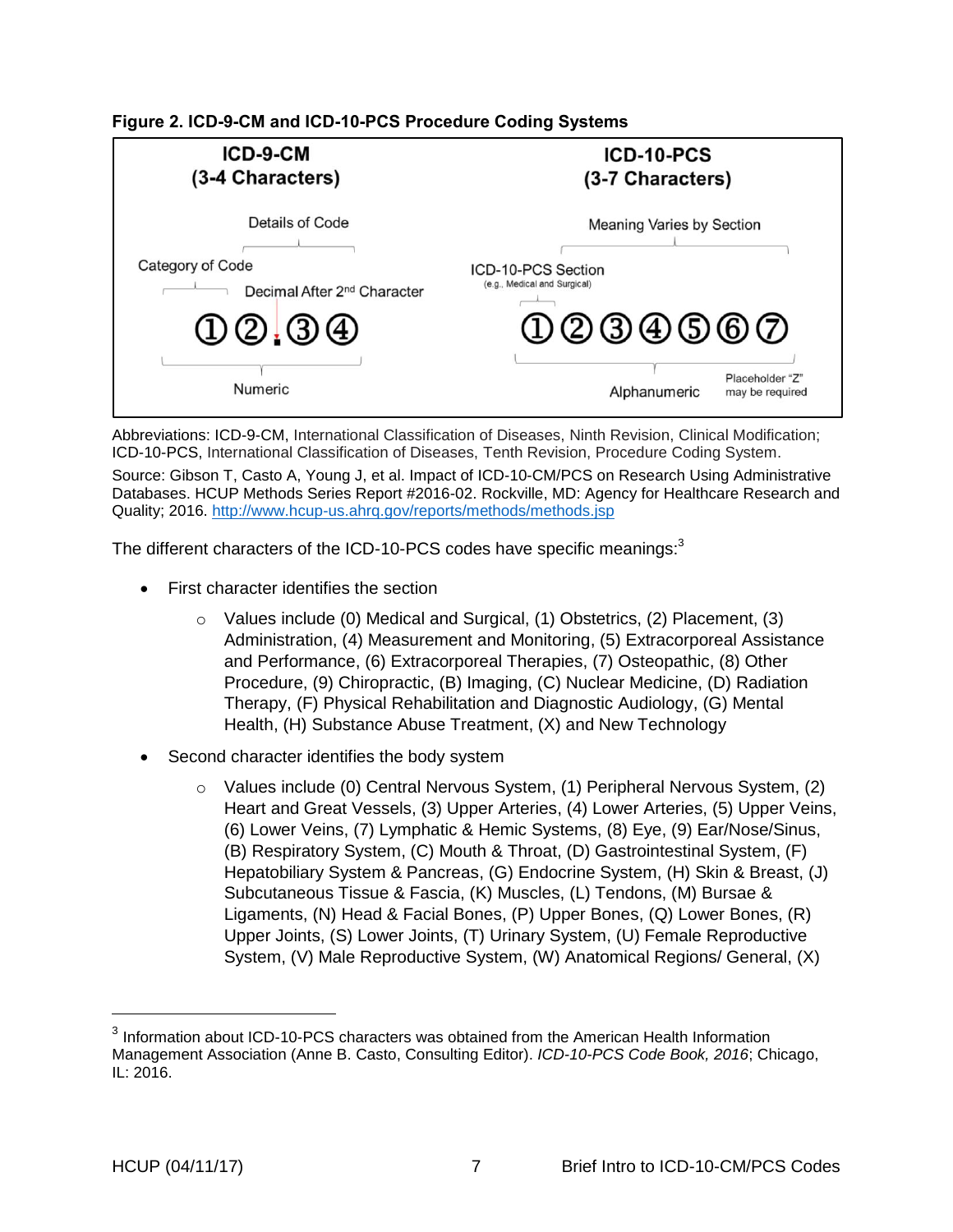Anatomical Regions / Upper Extremities, and (Y) Anatomical Regions / Lower **Extremities** 

- Third character identifies the root operation
	- o Values include (0) Alteration, (1) Bypass, (2) Change, (3) Control, (4) Creation, (5) Destruction, (6) Detachment, (7) Dilation, (8) Division, (9) Drainage, (B) Excision, (C) Extirpation, (D) Extraction, (F) Fragmentation, (G) Fusion, (H) Insertion, (J) Inspection, (K) Map, (L) Occlusion, (M) Reattachment, (N) Release, (P) Removal, (Q) Repair, (R) Replacement, (S) Reposition, (T) Resection, (U) Supplement, (V) Restriction, (W) Revision, (X) Transfer, and (Y) Transplantation
- Fourth character identifies the body part with values that are specific to the root operation
- Fifth character identifies the approach
	- o Values include (0) Open, (3) Percutaneous, (4) Percutaneous Endoscopic, (7) Via Natural or Artificial Opening, (8) Via Natural or Artificial Opening Endoscopic, (F) Via Natural or Artificial Opening Percutaneous Endoscopic, and (X) External
- Sixth character identifies the device which includes only devices that remain after the procedure is completed such as electronic appliances, grafts, prostheses, implants, and simple or mechanical appliances
- Seventh character includes a qualifier with values that are specific to the root operation

The character "Z" is used as a placeholder.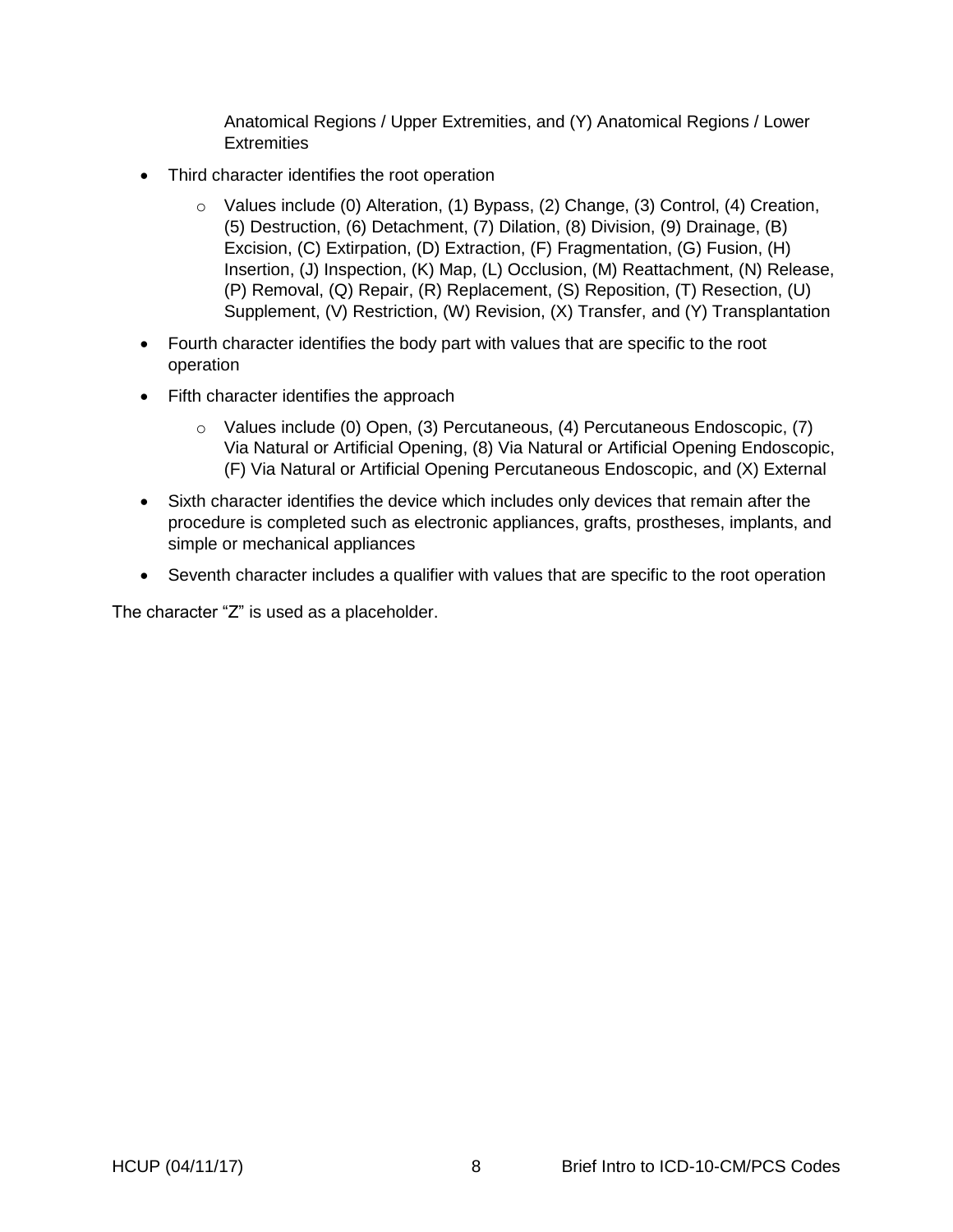# <span id="page-10-0"></span>**Example of One ICD-9-PCS Code Mapping to Many Potential ICD-10-CM Codes**

Table 6 shows an example of how the ICD-10-PCS system provides more specific information on the body part, including laterality, approach, and device involved in a procedure, compared with the ICD-9-CM system.

| ICD-9-CM<br>Code | <b>Description</b> | ICD-10-PCS<br>Code | <b>Description</b>                                                                               |
|------------------|--------------------|--------------------|--------------------------------------------------------------------------------------------------|
| 39.50            | Angioplasty        | 047K04Z            | Dilation of right femoral artery with drug-eluting<br>intraluminal device, open approach         |
|                  |                    | 047K0DZ            | Dilation of right femoral artery with intraluminal<br>device, open approach                      |
|                  |                    | 047K0ZZ            | Dilation of right femoral artery, open approach                                                  |
|                  |                    | 047K34Z            | Dilation of right femoral artery with drug-eluting<br>intraluminal device, percutaneous approach |
|                  |                    | 047K3DZ            | Dilation of right femoral artery with intraluminal<br>device, percutaneous approach              |

<span id="page-10-2"></span>**Table 6. Coding of Angioplasty in the ICD-9-CM and ICD-10-CM Coding Systems**

Abbreviations: ICD-9-CM, International Classification of Diseases, Ninth Revision, Clinical Modification; ICD-10-PCS, International Classification of Diseases, Tenth Revision, Procedure Coding System.

### <span id="page-10-1"></span>**Examples of Situations in Which a Single ICD-10-PCS Code Describes a Procedure That Requires ICD-9-CM Cluster Coding<sup>4</sup>**

Although not as common, in some instances the use of 7-digit ICD-10-PCS codes can reduce the number of procedure codes required. As shown in Table 7, some procedures that required multiple ICD-9-CM codes require only one ICD-10-PCS code.

<span id="page-10-3"></span>

|                              | Table 7. Coding of Percutaneous Transluminal Coronary Angioplasty in the ICD-9-CM |  |
|------------------------------|-----------------------------------------------------------------------------------|--|
| and ICD-10-CM Coding Systems |                                                                                   |  |

| ICD-9-CM<br>Code | <b>Description</b>                                      | ICD-10-PCS<br>Code <sup>a</sup> | <b>Description</b>                                                                                                                              |
|------------------|---------------------------------------------------------|---------------------------------|-------------------------------------------------------------------------------------------------------------------------------------------------|
| 00.66            | Percutaneous<br>transluminal<br>coronary<br>angioplasty | 02713ZZ                         | Dilation of coronary artery, two<br>arteries percutaneous approach.<br>Additional options are available for<br>body part $(4th$ character): one |
| 00.40-00.43      | Used to identify the<br>number of vessels<br>treated    |                                 | coronary artery, two coronary arteries,<br>three coronary arteries, and four or<br>more coronary arteries)                                      |

Abbreviations: ICD-9-CM, International Classification of Diseases, Ninth Revision, Clinical Modification; ICD-10-PCS, International Classification of Diseases, Tenth Revision, Procedure Coding System.

<sup>a</sup> Users should consult Table 027 in the PCS code book to fully construct the appropriate code. Code 02713ZZ is an example of one of the many codes that will map backwards to the ICD-9-CM codes in this table.

j <sup>4</sup> Coders use the term *cluster coding* to indicate that multiple codes are required.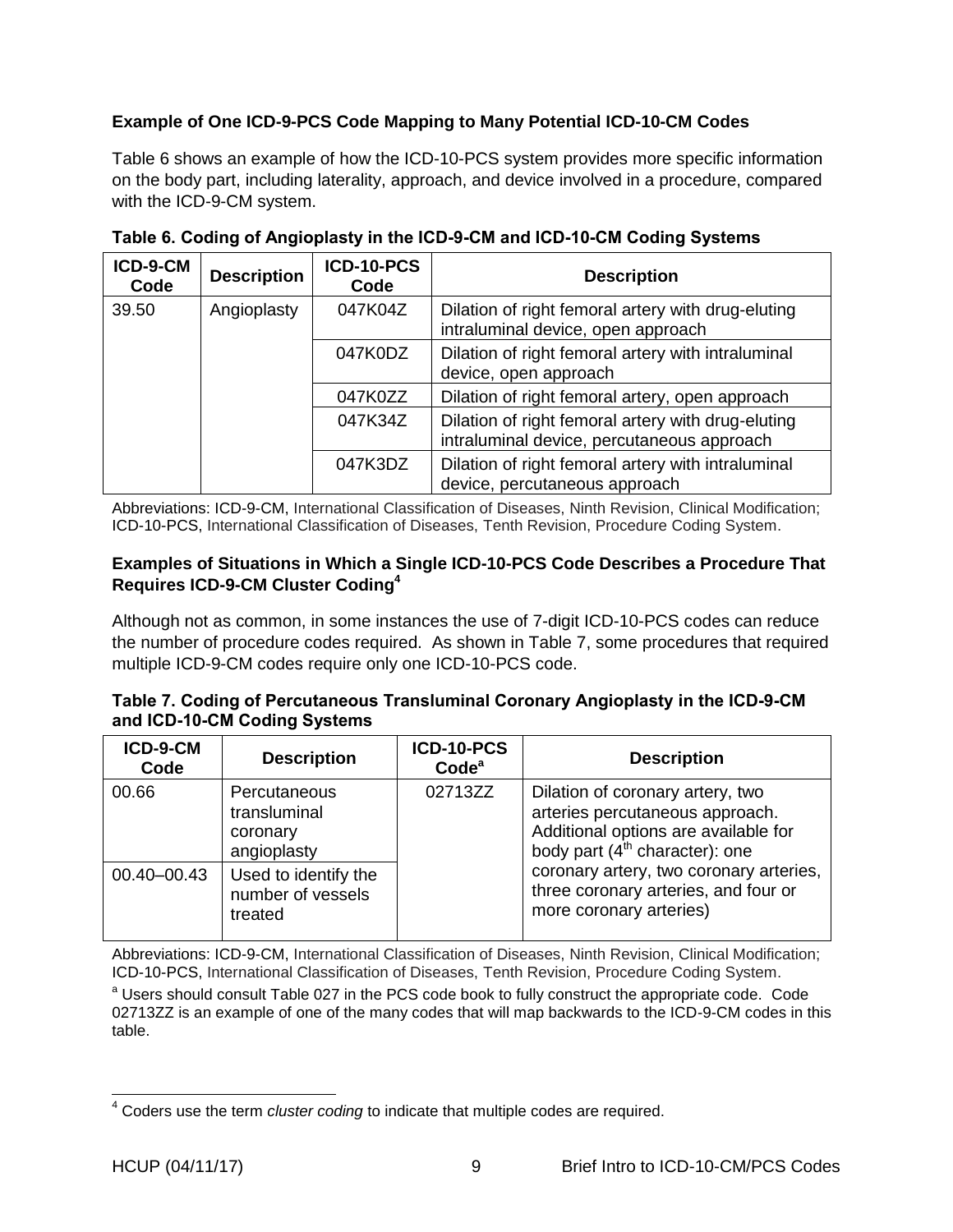# <span id="page-11-0"></span>**Example of ICD-10-PCS Codes Without Diagnostic Information That Was Contained in ICD-9-CM Codes**

In other cases, because there is no diagnostic information on an ICD-10-PCS code, there may not be an equivalent code or group of codes that fully map from ICD-9-CM to ICD-10-PCS. For instance, the Clinical Classifications Software (CCS) category 57, *Creation; revision and removal of arteriovenous fistula or vessel-to-vessel cannula for dialysis*, contains four ICD-9-CM procedure codes specific to renal dialysis (Table 8). Because the related ICD-10-PCS codes do not contain diagnostic information, they map to different CCS categories. Under ICD-10-PCS, no codes fall under CCS 57 because these procedures could be performed for reasons other than dialysis.

| ICD-9-CM                                             | <b>Description</b>                                                                                           | ICD-10-PCS <sup>a</sup>                | <b>Description</b>                                                                              |  |  |  |  |
|------------------------------------------------------|--------------------------------------------------------------------------------------------------------------|----------------------------------------|-------------------------------------------------------------------------------------------------|--|--|--|--|
| 39.27                                                | Arteriovenostomy for<br>renal dialysis                                                                       | 03130ZD                                | Bypass right subclavian artery to upper<br>arm vein, open approach                              |  |  |  |  |
| 39.42                                                | Revision of<br>arteriovenous shunt<br>for renal dialysis                                                     | 031209D                                | Bypass innominate artery to upper arm<br>vein with autologous venous tissue,<br>open approach   |  |  |  |  |
| 39.43                                                | Removal of<br>arteriovenous shunt<br>for renal dialysis                                                      | 03PY07Z                                | Removal of autologous tissue substitute<br>from upper artery, open approach                     |  |  |  |  |
| 39.93                                                | Insertion of vessel-<br>to-vessel cannula                                                                    | 03130JD                                | Bypass right subclavian artery to upper<br>arm vein with synthetic substitute, open<br>approach |  |  |  |  |
| <b>Corresponding CCS Categories and Descriptions</b> |                                                                                                              |                                        |                                                                                                 |  |  |  |  |
| 57                                                   | Creation; revision<br>and removal of<br>arteriovenous fistula<br>or vessel-to-vessel<br>cannula for dialysis | 55 for codes<br>that begin<br>with 031 | Peripheral vascular bypass                                                                      |  |  |  |  |
|                                                      |                                                                                                              | 61 for codes<br>that begin<br>with 03P | Other OR procedures on vessels other<br>than head or neck                                       |  |  |  |  |

# <span id="page-11-2"></span>**Table 8. Population of CCS Categories Related to the Creation; Revision and Removal of Arteriovenous Fistula or Vessel-to-Vessel Cannula for Dialysis**

Abbreviations: CCS, Clinical Classification Software; ICD-9-CM, International Classification of Diseases, Ninth Revision, Clinical Modification; ICD-10-PCS, International Classification of Diseases, Tenth Revision, Procedure Coding System; OR, operating room.

**<sup>a</sup>** Users should consult Table 031 or Table 03P in the PCS code book to fully construct the appropriate code. The specific codes in each row are examples of one of the many codes that will map backwards to the ICD-9-CM code in the row.

Information on other CCS categories that do not contain any ICD-10-PCS codes can be found in Appendix A of HCUP Methods Series Report #2016-02, [Impact of ICD 10-CM/PCS on](https://www.hcup-us.ahrq.gov/reports/methods/2016-02.pdf)  [Research Using Administrative Databases.](https://www.hcup-us.ahrq.gov/reports/methods/2016-02.pdf)

# <span id="page-11-1"></span>**Example of the Difference in ICD-10-PCS Body Part Chapter Assignment**

Construction of the body part chapters for ICD-10-PCS procedure codes is different from their construction in ICD-9-CM. As shown in Table 9, procedures performed on the head and neck